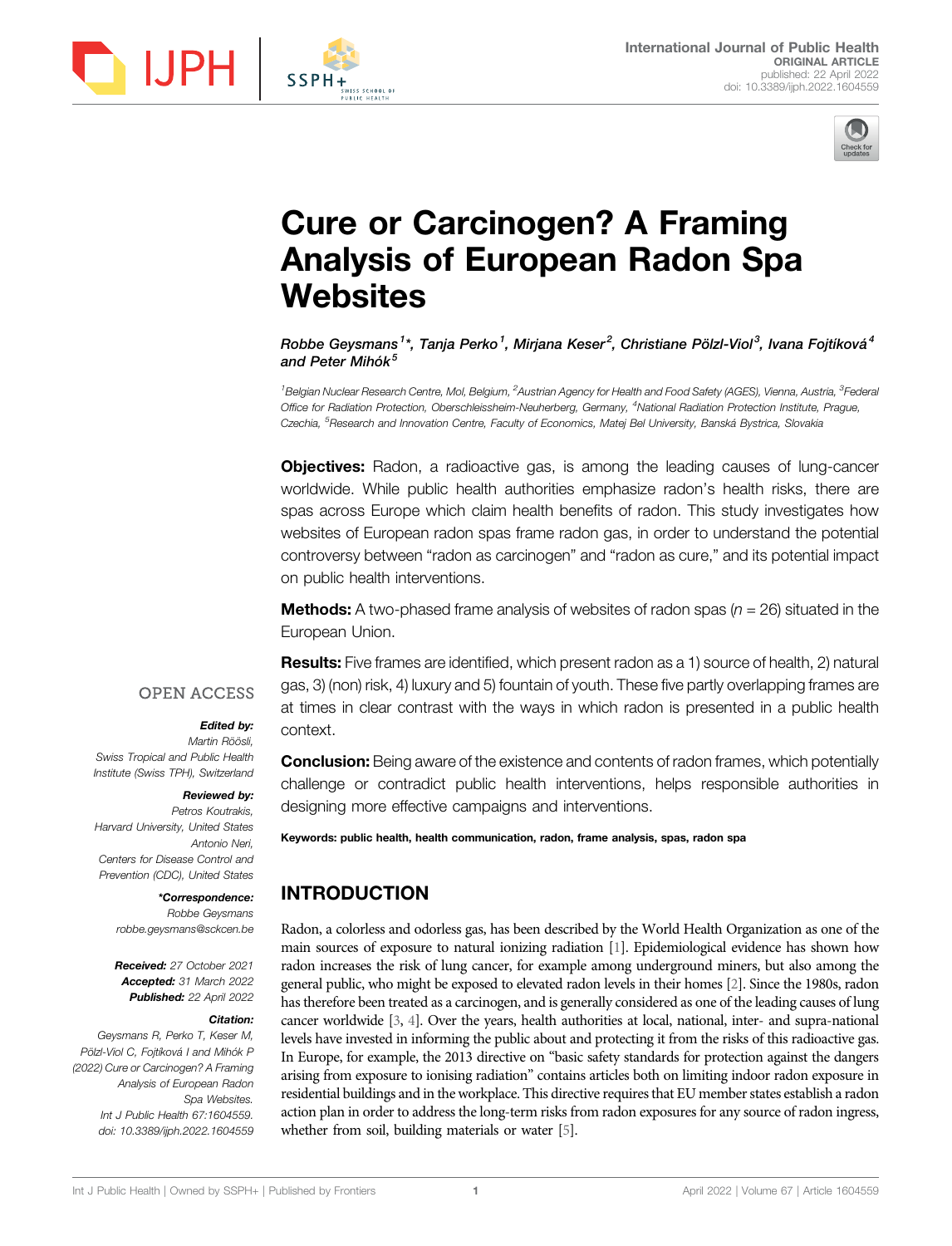Overall, the consensus thus seems to be that radon is a potential public health hazard. Given the dominant understanding of radon as a threat to public health, it is remarkable that across the world there are facilities which offer services based on claimed health benefits of radon gas. In such facilities, people can, for example, bathe in radon rich water or breathe radon rich air (e.g., in former mining tunnels). In this paper, we will refer to these facilities with the generic term "radon spas" [[6,](#page-5-5) [7](#page-5-6)]. In the European Union, radon spas can be found in at least nine different countries. The therapies and treatments at these spas can in some cases be traced back to the medieval ages [[8](#page-5-7), [9\]](#page-5-8), and as such sometimes substantially predate the "discovery" of radon by Rutherford and Owens in 1899. Despite (or because of) this substantial history, the topic of health benefits attributed to radon is highly controversial, as modern medicine has certainly not unequivocally embraced the use of radon in medical treatments [\[7\]](#page-5-6).

Interestingly, researchers have taken a significant interest in studying communication efforts and campaigns organized by authorities, which focus on the health risks of radon [[10](#page-5-9)–[14\]](#page-5-10). Radon spas and their communication materials, however, have remained highly underexplored (for an exception, see the works of Barbara Erickson or a self-published book of Dietrich Liechti [[15](#page-5-11)–[18\]](#page-5-12)). Nevertheless, they are a peculiar and potentially relevant actor in shaping people's understandings of and ensuing actions with regard to radon gas.

In this article, we are not taking any position in the controversy regarding the health effects of radon. It is not our objective to assess health claims, nor are we interested in actual radon levels in the studied radon spas. What we will focus upon, however, is the ways in which these spas communicate about radon to the general public. We believe this communication is relevant, as it offers a certain framing which might be different from the dominant message on radon communicated by (inter-)national authorities, which emphasize the threat posed by radon. Communication is not without consequences: a message selects, highlights, and/or hides certain features of what happens or is important, and as such provides a specific representation of reality—a frame through which we make sense of our world [\[19,](#page-5-13) [20\]](#page-5-14).

We investigate the research question "how radon spas frame radon gas on their public websites." We focused on radon spas located in the European Union and conducted a frame analysis of the webpages of 26 of these spas. We argue that the way radon spas communicate about radon online, reveals the promotion of (a) reality/realities in which radon has particular characteristics and effects, which differ from the characteristics and effects highlighted in public health campaigns. This entails, among others, an added complexity regarding the design and implementation of said health campaigns, especially in those countries where radon spas are present. It has repeatedly been highlighted how "the more support a campaign has from other sources, the easier it will be to get a new message disseminated," while "opposition to [a] campaign message position makes the task more difficult" [[21](#page-5-15), [22](#page-5-16)].

In the next section a conceptual introduction to the notion of framing is provided. After that, we present the two-staged

methodology which was used to identify and analyze the radon frames. These identified frames are discussed in section four, before the paper concludes with a reflection on implications of and future research regarding radon spas in a public health context.

#### Theoretical Background: Framing Radon

The concepts of frame and frame analysis can be traced back to the 1950s, and gained popularity in sociology through the 1974 seminal work "Frame analysis: An essay on the organization of experience" by Ervin Goffman. In this book, Goffman presents and discusses some of the basic frameworks people use for making sense of society. The underlying assumption here is that "definitions of a situation are built up in accordance with principles of organization which govern events -at least social ones- and our subjective involvement in them" [\[23](#page-5-17)]. It is especially since the end of the 1980s that the interest in frames and frame analysis has soared, particularly in the fields of social movement research and communication studies. It is from the latter field that the conceptual underpinnings of this article are mostly drawn.

In media analysis it is now commonplace to highlight how news reporting (in television, newspapers, the internet etc.) uses frames which guide and influence the ways the public understands events and phenomena [[19,](#page-5-13) [24,](#page-5-18) [25\]](#page-5-19). Given this widespread interest in frames and framing, an equally impressive number of definitions has been presented to describe the concept of framing [\[24](#page-5-18), [26](#page-5-20), [27\]](#page-5-21). One of the most commonly used definitions comes from Entman, who states that "to frame is to select some aspects of a perceived reality and make them more salient in a communicating text, in such a way as to promote a particular problem definition, causal interpretation, moral evaluation, and/or treatment recommendation for the item described" [\[19](#page-5-13)].

Particularly relevant in this context, is that frames can be multiple and conflicting, as they are part of broader interpretive struggles between (potentially unequal) actors, which shape meanings according to their worldviews and agendas [[28\]](#page-5-22). Analyzing the US media discourse on nuclear power between 1945 and the 1980s, Gamson and Modigliani, for example, identify seven different frames which are used in the media [\[24](#page-5-18)]. Some of these are clearly conflicting on certain aspects, and competing for attention, making them more dominant in one particular era (e.g., a framing of nuclear power focused on "progress" at the dawn of the nuclear age), while being challenged in other eras (e.g., by frames which stress the safety issues related to radiation and nuclear power from the 1970s onwards). In the case of radon gas, it is thus quite possible that frames which stress the threats posed by radon exposure, are coexistent with frames which stress its benefits.

Key in identifying frames, is being attentive to the framing devices which can be found in specific communication materials (e.g., a newspaper article, a television program, a website or a cartoon). Framing devices characterize a frame, and are key in understanding what aspects of a topic are emphasized, downplayed, or omitted through a communication source. Such framing devices can be metaphors (e.g., radon as a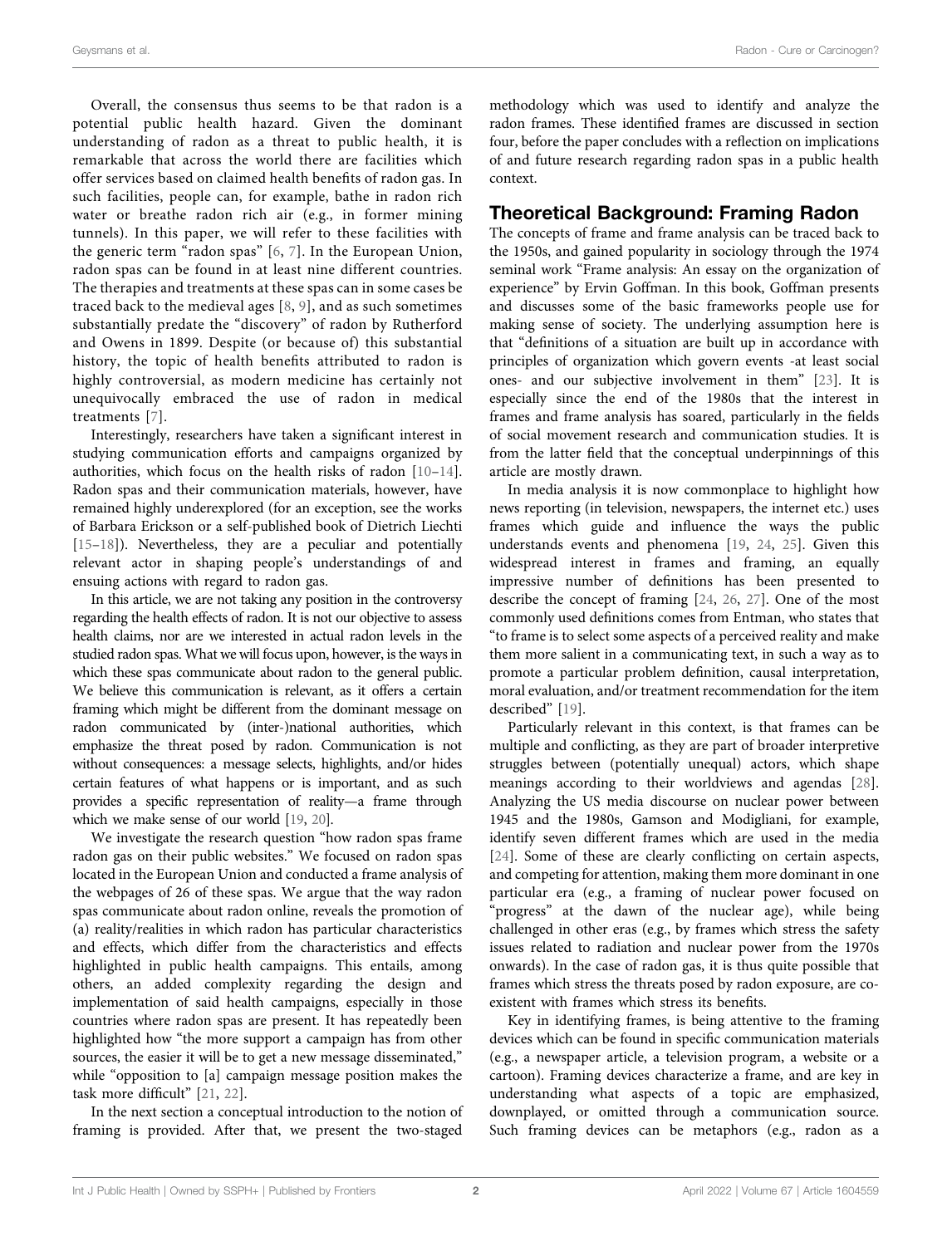"silent killer"), catchphrases (e.g., test your house!), visual images (e.g., radiation warning symbols), etc. [\[19](#page-5-13), [24\]](#page-5-18).

We assume that radon spas have a particular way of framing radon gas, and it is through the content of their communication that we get insight into these particularities (and how these might differ from public authorities' framing focused on radon as a threat to health). As a particular communication source, we focus on the websites of radon spas (see the next section for an elaboration).

The central research question guiding this study is therefore which radon frames can be encountered on the websites of radon spas situated in the European Union.

## METHODS

When focusing on radon spas, a main source of communication are the spas' own websites, on which their services are presented to the broader public. It is these websites on which our analysis will build. The identification of radon spa websites happened through a combination of search strategies. An existing list of facilities was obtained from the European Association of Radon Spas EURADON. This was extended with an elaborate internet search, combining both classical search engines (i.e., Google) and the search function of a popular travel website [\(tripadvisor.com\)](http://tripadvisor.com). On this travel website, reviews of facilities and activities were searched for the word "radon," which generated over 120 hits. Finally, we consulted different partners in the Horizon2020 RadoNorm project to enquire whether they had knowledge of any radon facility in their respective countries. After checking the identified spas' locations (only spas in the EU were included), services (to be included, they needed to offer one or more services linked to radon) and website language (only websites available in English and/or German were included), we obtained a final list of 26 websites.

These websites were studied in two interconnected phases. In the inductive phase, a hermeneutic approach was used to identify radon frames [[29\]](#page-5-23). This was followed by a second, deductive phase, in which another set of researchers checked the found frames against an extended dataset of websites. In both phases, multiple coders were involved, in order to minimize the influence of researchers' own mental constructs on the identification of a frame [[30\]](#page-5-24).

In the inductive phase, 17 radon spa websites were used for the first, bottom-up identification of frames, focusing on websites which had an English version available. A doublecoder strategy was used in order to minimize the arbitrariness and subjectivity often connected to inductive hermeneutic frame analysis [[31](#page-5-25), [32](#page-6-0)]. Two research assistants carefully and independently read selected websites, taking into account both textual and visual elements. Particular attention was directed at how the websites defined or described radon and the radon-related services offered by the spa. The coders were asked to identify references to or depictions of radon gas, treatments, target audiences, effects (benefits or risks), and the broader facility and its surroundings. Based on the combined findings of both

coders, the principal investigators identified five frames through which radon is presented on the analyzed websites.

In the deductive phase, these identified frames were put to the test, by having a second set of coders check for their prevalence on an extended list of websites ( $N = 26$ ), also containing webpages in German. A training was provided to the coders, in order to familiarize them with the five frames. Key questions were provided for each frame, facilitating the process of identification. For the framing of radon as a healing source, these questions, for example, were "is there any mentioning of health benefits of radon?", "is there any mentioning of diseases or conditions which can be treated?" "Are there any depictions of health/medical related persons, objects, or other visuals (e.g. doctor's coats, epicurean symbols)?" This second round of analysis confirmed the five frames identified.

It should be noted that between the first, inductive phase of the analysis, and the second phase, some websites had been updated and adapted. In one case, the English version of a website had even entirely gone offline, meaning it was included in phase 1, but not anymore in the final analysis ([Table 1](#page-3-0)).

In the next section, each identified frame will be illustrated and discussed. When presenting quotes from websites, spa names are not mentioned, but a letter (A–Z) will be used, where each letter stands for one of the spas in our dataset. Also, German quotes were translated to English.

# RESULTS

A total of five different but partly overlapping radon frames were identified. These five frames present radon respectively as 1) a source of health, 2) a natural gas, 3) a (non) risk, 4) a luxury and 5) a fountain of youth. Below, each of these frames are discussed separately, in the order of the number of websites on which they were identified.

#### Radon as a Source of Health

On all websites which were analyzed, radon was framed as a source of health, meaning that it was presented as something which would alleviate or even cure several diseases and healthrelated discomforts. By being exposed to radon, visitors could, for example, benefit from its "effective pain relief and antiinflammation" (Spa B) or its claimed positive influence on "disorders of the locomotor system and asthma" (Spa L), to name only a few of the medicinal powers attributed to radon gas by the analyzed websites. This frame is supported by various visuals, depicting what seem to be medical settings, in which spa visitors are consulting or being treated by people wearing doctors' coats or nurses' uniforms.

To legitimize the idea of radon gas as a source of health, this frame builds on two strategies. First, it connects radon's claimed health benefits to science. Here, legitimacy is drawn from references to scientific proof provided by experiments, doubleblind studies, or significant numbers of scientific publications. Visitors to the website of radon spa Y can, for example, learn how "various studies indicate a pain-relieving and anti-inflammatory effect of radon," and spa A states how through "precisely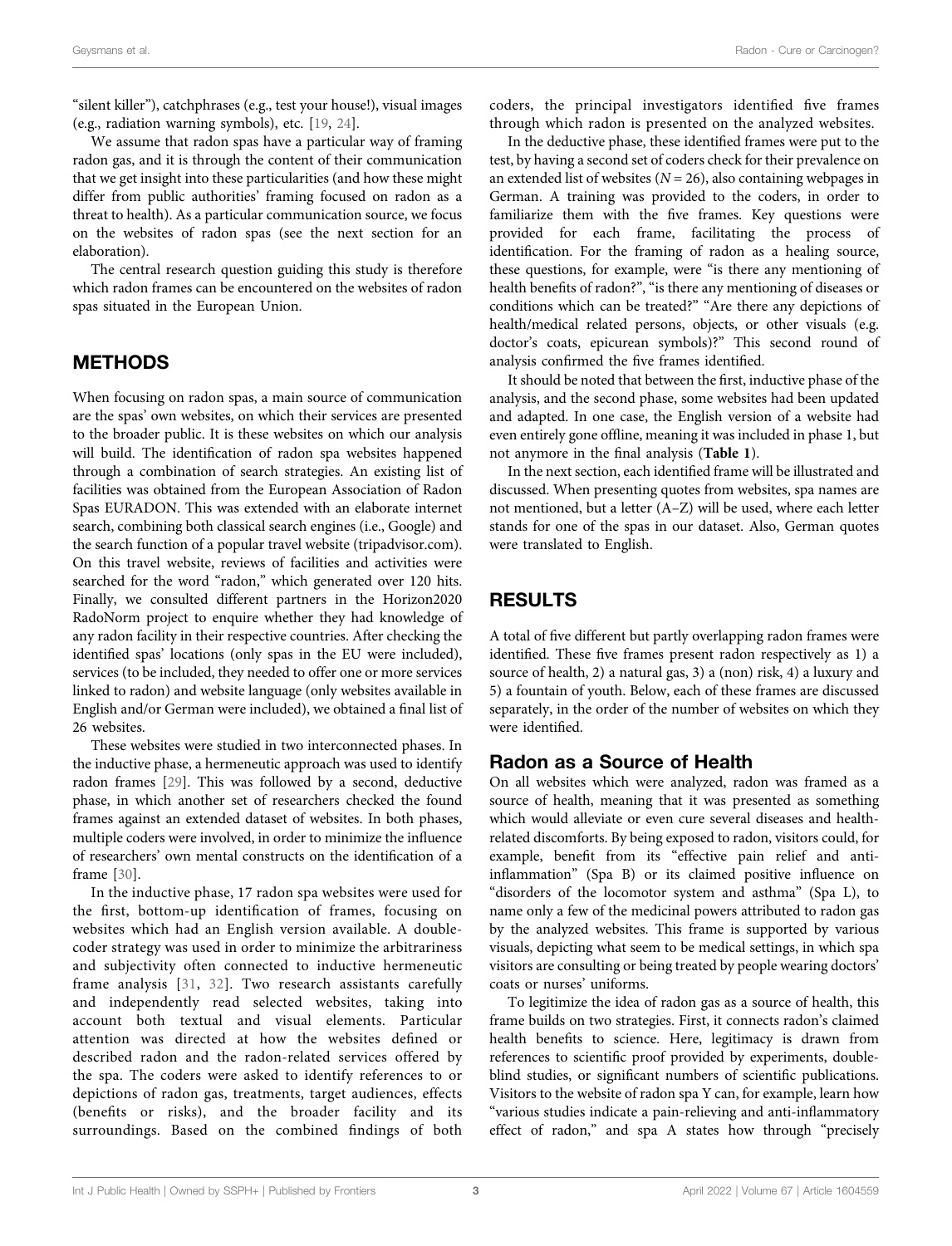<span id="page-3-0"></span>TABLE 1 | Analyzed radon spa websites per European Union member state (2021).

| Phase 1 $(N = 17)$ |                         | Phase 2 $(N = 26)$ |                         |
|--------------------|-------------------------|--------------------|-------------------------|
| Country            | Number of radon<br>spas | Country            | Number of radon<br>spas |
| Austria            | 6                       | Austria            |                         |
| Bulgaria           |                         | <b>Bulgaria</b>    | 2                       |
| Croatia            |                         | Croatia            |                         |
| Czech Republic     |                         | Czech Republic     |                         |
| Germany            | 5                       | Germany            | 9                       |
| Greece             |                         | Greece             |                         |
| Hungary            | $\left( \right)$        | Hungary            |                         |
| Italy              |                         | Italy              | 2                       |
| Poland             |                         | Poland             | 2                       |

controlled double-blind studies, in which neither the patients nor the examining doctors knew which patient received radon and which did not, its therapeutic effectiveness was substantiated." These framing devices emphasize empiricism and rationality, and as such help communicate the notion of radon as a legitimate medicine. These calls to empiricism and scientific rationality are in many ways similar to the historical ways in which modern medicine gained legitimacy [[33\]](#page-6-1). A second strategy for legitimizing radon as a healing source, is through emphasizing the long periods of time over which the gas has been attributed with/used because of its healing powers. By emphasizing how radon "has been valued as a remedy for over a century"(Spa X) and how "local miners knew this in 1900, when they healed their wounds by immersing them in this "magical" water" (Spa R), legitimation is sought in historical narrative and tradition.

#### Radon as a Natural Gas

A second frame, found on 25 out of 26 websites, presents radon as a natural gas, by emphasizing its natural origins and characteristics. Visually, this frame is supported by pictures of wide landscapes, mountains and rocks, caves and mines, and lakes, springs or rivers. Radon is often described as a natural remedy or a treasure of nature, and emphasis is put on its presence in "natural springs" (e.g., Spa K) or in "air and earth" (Spa Y). Its origins are described as laying in "the entrails of the earth" (Spa M), or—more elaborately—as the consequence of "a series of successful geological processes over a considerable period of several million years" (Spa E).

#### Radon as a (Non) Risk

A third frame relates radon to the presence and/or absence of risk. On 16 out of 26 websites, radon and/or radon therapies are framed as risky or containing a certain need for precaution. The website of Spa C, for example, reads how "radioactive radiation in high doses can cause cancer or harm unborn babies in the womb," and also Spa W mentions "the fact that high doses pose an undisputed risk of lung cancer." However, references to (lung) cancer are rather rare (only being mentioned on three websites), and most websites frame risk in much more implicit terms. In these more implicit framings, the risk of radon is brought forward by mentioning that therapies can only be taken after a doctor's

visit, or by excluding certain groups (e.g., pregnant women) from radon therapy. Why this doctor's visit is necessary or why these groups cannot be exposed to radon is not explained. As such, what the risk exactly entails remains unclear. Visually, the framing of radon as a risk is not supported (except on one website which warns pregnant women that they cannot take radon therapy).

Moreover, on 9 out of 16 websites which frame radon as risky, a counter-frame is also presented which minimizes the risk, or reassures the reader that there is no need to worry. In addition, two websites provide only such reassurance, without a reference to potential risk as such. In some cases, such reassurance is provided through reference to a form of external control or oversight. Spa B, for example, states that it "has all the necessary radiation protection permits" and Spa M highlights how "as part of the regular measurement of air by [the national nuclear regulatory authority] it was found that [...] one person could pass more than 800 baths per year to reach the maximum limit of inhaled radon in these areas." In other cases, the reader more explicitly has to trust on the claims and expertise of the spa and its staff. Statements like "radon treatment has no side effects," "the best cure taken in excess is harmful and dangerous poison applied in minimum amounts becomes the cure" (Spa L) or "radon therapy [...] is naturally gentle and without known side effects" (Spa U) are telling in this sense.

#### Radon as a Luxury

A fourth frame presents radon gas as a luxury, and was encountered on 21 out of 26 websites. The framing devices coded under this frame refer to radon as an exclusive substance, with unique and desirable characteristics or a rare prevalence. As such, being able to be exposed to and benefit from radon is a luxury, and visiting a radon spa makes this splendor accessible and affordable. Radon provides a sort of unique selling proposition to the radon spa: on the analyzed websites, links are regularly drawn between the spa, its location and its access to/use of radon in order to highlight its uniqueness and desirability, thus setting it apart from potential competitors. The exclusive character of radon is emphasized by quotes such as "the rare noble gas radon is one of the most effective remedies in spa science" (Spa C), "the ionisation, the mineral salt content, and the special gases and metals also make the water so distinct" (Spa P) or "the unique combination of the precious and rare noble gas radon and the cold chamber, as a non-drug form of pain therapy, are proving to be our recipe for success" (Spa F).

Furthermore, radon is often referred to as a natural noble gas on the analyzed websites. Obviously, the "noble" in this context can be interpreted as referring to is classification as a chemical element. Radon is one of seven noble gases listed in the periodic table, which all share similar properties, e.g., a very low chemical reactivity. The sheer multitude of references to the "noble" gas is, however, striking. This multiple mentioning of "noble" hints at another meaning of the word: something which is "grand," "majestic" or of high quality, hence implicitly strengthening the framing of radon as a luxury.

Finally, a visit to the radon spa is also presented by some analyzed websites as an indulgence because of the relaxing, luxurious and comfortable atmosphere offered. Spa H, for example, seduces customers with the catchword "let us pamper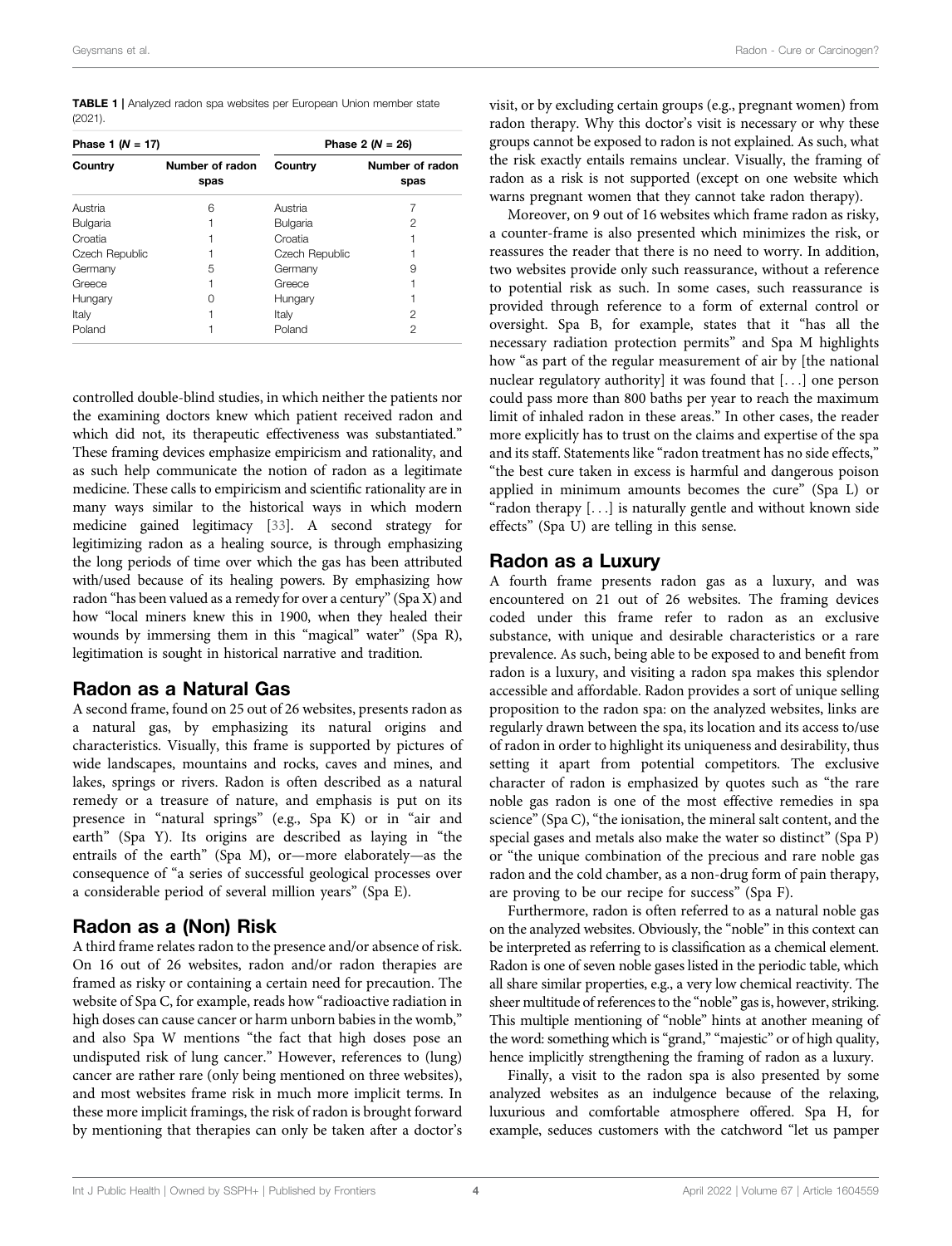you" and Spa L quite lyrically targets potential customers by stating that "in a specific atmosphere of a picturesque adit, lying comfortably, being protected against excessive chill and listening to relaxing music you have an opportunity to breathe in cold and humid air." In these instances, an implicit link is made between radon gas and the treat of visiting a lush spa, thus also reinforcing the framing of radon gas as a unique luxury, an exclusivity. This frame is further supported by numerous visuals of inviting spa environments with marble interiors, tempting pools and happy people indulging in different spa treatments.

#### Radon as a Fountain of Youth

Finally, on half of the websites, radon gas is framed as a fountain of youth. This fifth frame on first sight is closely related to the first frame in which radon is presented as a healing source. Indeed, here as well reference is made to the beneficial powers of radon, but this time emphasis is not so much on healing, but rather—arguably taking this a step further—on rejuvenation. Radon makes you young (again), it revitalizes your body and provides strength. Websites talk about "regaining vitality" (Spa D), the "radon fountain of youth" (Spa F), a "rejuvenating effect" (Spa I), or how "radon accelerates the renewal processes in tissues" (Spa K).

Visually, this frame is supported by numerous pictures of young people taking baths and other radon therapies. This use of young people in visual materials is particularly noteworthy because we can assume that these are not the prime clientele of the spas. In a study on visitors of a radon health mine in Montana (United States), Erickson noted how 84% of the more than 800 visitors she analyzed were aged 60 years or older [[16\]](#page-5-26).

#### **DISCUSSION**

Social scientific research has taken a significant interest in studying public authorities' radon communication efforts and campaigns [[10](#page-5-9)–[13\]](#page-5-27). In such public health campaigns, a dominant way of framing radon is in terms of risks and hazards. For example, a recent content analysis of 173 public authority websites in eight European member states found, among others, the following messages: "take the test to protect yourself", "radon: an enemy in your house"; "the radon risk"; "Test. Fix. Save a Life" [\[12](#page-5-28)].

At the same time, in at least nine European member states, spas can be found which provide services based on claimed health benefits of radon gas. These radon spas have, however, largely remained under the radar of social science, despite the fact that they might provide alternative or even contradictory frames on radon, and hence can potentially impact radon communication campaigns. Having analyzed 26 websites of European radon spas, this article shows how these websites make information on radon available to the public and communicate about radon as a cure (instead of a carcinogen) in a consistent and engaging way. More specifically, five distinct radon frames were identified, which present radon as 1) a source of health, 2) a natural gas, 3) a (non) risk, 4) a luxury and 5) a fountain of youth. Comparing these frames with how public authorities tend to communicate on risk, feeds the impression that we are in fact dealing with two different substances. While radon spas frame radon as a source of health, health campaigns try to convey the message that radon "is an important public health issue that requires action" [\[3\]](#page-5-2). Furthermore, the extensive attention spa websites put on radon's natural origins and characteristics stands in contrast to recent advice formulated for those designing health campaigns. This latter advice builds on the notion that people "perceive technological threats to be more risky than natural threats" [\[34](#page-6-2)], and hence stresses that "risk communicators need to draw attention to radon" not as a natural gas, but rather as a major cause of "indoor air pollution" [\[35\]](#page-6-3). Thirdly, radon spa websites mostly provide implicit and non-visual references to radon risk (if any), while health campaigns contain numerous explicit references to the lung cancer risk associated with radon, often supported by various visuals (see e.g., the websites of the 2021 US radon awareness week [https://www.cdc.gov/radon/awareness.html,](https://www.cdc.gov/radon/awareness.html) the 2021 European radon week [https://radoneurope.org/event/european-radon](https://radoneurope.org/event/european-radon-week-2021/)[week-2021/,](https://radoneurope.org/event/european-radon-week-2021/) or the 2020 UK radon awareness week [https://](https://radonweek.co.uk/) [radonweek.co.uk/](https://radonweek.co.uk/)). And fourth, spa websites present radon as a rare and exceptional element, which can be encountered at unique locations, while health communication stresses the abundance of radon by emphasizing that "it can enter any building: homes, offices, schools" [[36\]](#page-6-4). Highlighting the existence of these different frames demonstrates that radon communication can be controversial.

Moreover, while indeed the impression might arise that we are dealing with two entirely different radon realities, these realities share social and physical spaces, affecting overlapping audiences. This paper hence provides a first step towards recognizing that different and sometimes contradicting frames on radon exist, and offers a plea to recognize the potential role of radon spas in shaping people's awareness, perceptions and actions with regard to radon gas. There are indications that some public authorities already demonstrated such recognition in legal frameworks for radiation protection. The German radon action plan, for example, states how a measurement obligation exists for specific workplaces, explicitly listing radon baths as a place where workers need to be protected from radon. Similarly, public health campaigns need to at least be aware of these spas, the ways in which they frame radon, and the potential effects these alternative framings might have on their audiences. One of these effects might be that citizens perceive the threat of radon as insignificant, hence making it less likely that they act upon the issue by testing and/or remediating their homes [\[35\]](#page-6-3). The 2013 BSS Directive stipulates that all EU member states are legally required to design a public communication strategy to increase awareness on radon risk, and hence decrease lung cancer rates due to radon in dwellings, public buildings and at work [\[5\]](#page-5-4). We argue that especially in regions were radon spas are present, a successful public communication strategy would require a reflection on how to deal with the radon communication offered by these actors.

This article offers a first attempt at understanding radon spas in the context of radon as a public health issue. While framing can be an important way in which these spas impact perceptions and behaviors with regard to radon gas, future research should build on these insights to gain knowledge on the perceptions, attitudes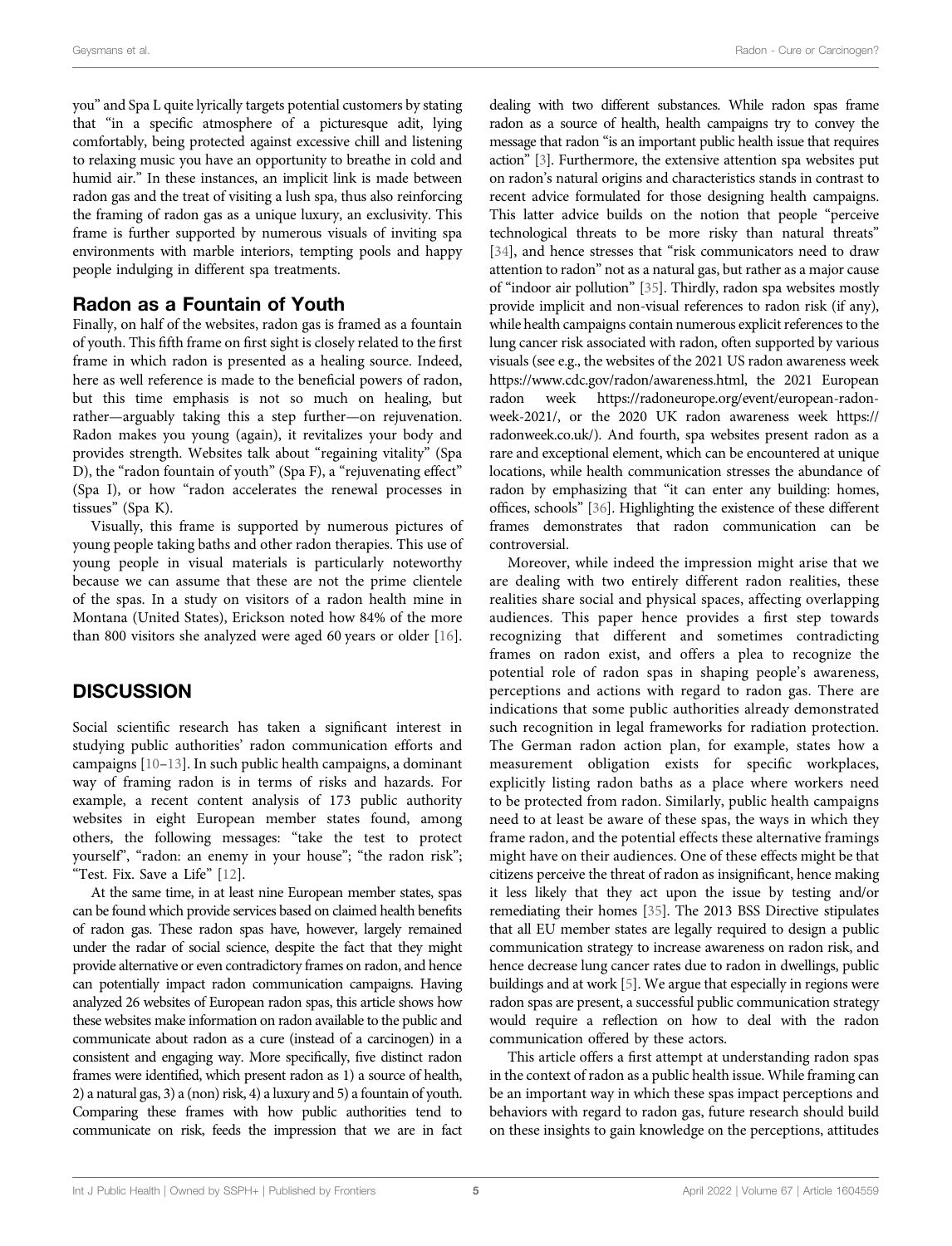and actions of these spas' stakeholders, ranging from visitors, to employees and broader publics.

## AUTHOR CONTRIBUTIONS

Data gathering and analysis was conducted by MK, CP-V, IF, TP, and RG. All authors have made a substantial contribution to the work and approved it for publication.

### FUNDING

This study was conducted in the context of the RadoNorm project, which has received funding from the Euratom Research and Training Programme 2019–2020 under grant agreement No. 900009.

# **REFERENCES**

- <span id="page-5-0"></span>1. World Health Organization. Policies, Regulations and Legislation Promoting Healthy Housing: A Review. Geneva: World Health Organization (2021).
- <span id="page-5-1"></span>2. UNSCEAR. Sources, Effects and Risks of Ionizing Radiation. ANNEX B Lung Cancer from Exposure to Radon. New York: UN: UNSCEAR (2019).
- <span id="page-5-2"></span>3. World Health Organization. WHO Handbook on Indoor Radon: A Public Health Perspective. Geneva: World Health Organization (2009).
- <span id="page-5-3"></span>4. World Health Organization. Radon and Health 2021 (2021). Available from: [https://www.who.int/news-room/fact-sheets/detail/radon-and](https://www.who.int/news-room/fact-sheets/detail/radon-and-health)[health](https://www.who.int/news-room/fact-sheets/detail/radon-and-health) (Accessed October 7, 2021)
- <span id="page-5-4"></span>5. Union CotE. 59/Euratom of 5 December 2013 Laying Down Basic Safety Standards for protection against the Dangers Arising from Exposure to Ionising Radiation, and Repealing Directives 89/618/Euratom, 90/641/ Euratom, 96/29/Euratom, 97/43/Euratom and 2003/122/Euratom. Euratom (2013).
- <span id="page-5-5"></span>6. Mihók P. The Current Challenges of Applied Social Science Research of Radon Spas' English Language Marketing Activities on the Internet: Selected Desk Research Results. Ekonomika a spoločnosť (2021) 22(1):55–76. doi:[10.24040/](https://doi.org/10.24040/eas.2021.22.1.55-76) [eas.2021.22.1.55-76](https://doi.org/10.24040/eas.2021.22.1.55-76)
- <span id="page-5-6"></span>7. Zdrojewicz Z, Strzelczyk JJ. Radon Treatment Controversy. Dose Response (2006) 4(2):106–18. doi[:10.2203/dose-response.05-025.Zdrojewicz](https://doi.org/10.2203/dose-response.05-025.Zdrojewicz)
- <span id="page-5-7"></span>8. Becker K. One century of Radon Therapy. Ijlr (2004) 1(3):333–57. doi:[10.1504/](https://doi.org/10.1504/ijlr.2004.005434) [ijlr.2004.005434](https://doi.org/10.1504/ijlr.2004.005434)
- <span id="page-5-8"></span>9. Lettner H, Hubmer A, Hofmann W, Landrichinger J, Gaisberger M, Winkler-Heil R. Radon in the Exhaled Air of Patients in Radon Therapy. Radiat Prot Dosimetry (2017) 177(1-2):78–82. doi:[10.1093/rpd/ncx153](https://doi.org/10.1093/rpd/ncx153)
- <span id="page-5-9"></span>10. Burns SF, Ashbaugh SG, Paris R, Toombs G. Presentation of Radon Potential Maps to the Public: A Case History for Portland, Oregon. Rev Eng Geology (1998) 12:43–52. doi[:10.1130/reg12-p43](https://doi.org/10.1130/reg12-p43)
- 11. Long S, Fenton D. An Overview of Ireland's National Radon Policy. Radiat Prot Dosimetry (2011) 145(2-3):96–100. doi[:10.1093/rpd/ncr045](https://doi.org/10.1093/rpd/ncr045)
- <span id="page-5-28"></span>12. Perko T, Turcanu C. Is Internet a Missed Opportunity? Evaluating Radon Websites from a Stakeholder Engagement Perspective. J Environ Radioactivity (2020) 212:106123. doi[:10.1016/j.jenvrad.2019.106123](https://doi.org/10.1016/j.jenvrad.2019.106123)
- <span id="page-5-27"></span>13. Poortinga W, Bronstering K, Lannon S. Awareness and Perceptions of the Risks of Exposure to Indoor Radon: A Population-Based Approach to Evaluate a Radon Awareness and Testing Campaign in England and Wales. Risk Anal (2011) 31(11):1800–12. doi[:10.1111/j.1539-6924.2011.](https://doi.org/10.1111/j.1539-6924.2011.01613.x) [01613.x](https://doi.org/10.1111/j.1539-6924.2011.01613.x)
- <span id="page-5-10"></span>14. Weinstein ND, Lyon JE, Sandman PM, Cuite CL. Experimental Evidence for Stages of Health Behavior Change: the Precaution Adoption Process Model Applied to home Radon Testing. Health Psychol (1998) 17(5):445–53. doi[:10.](https://doi.org/10.1037/0278-6133.17.5.445) [1037/0278-6133.17.5.445](https://doi.org/10.1037/0278-6133.17.5.445)

## CONFLICT OF INTEREST

The authors declare that the research was conducted in the absence of any commercial or financial relationships that could be construed as a potential conflict of interest.

### ACKNOWLEDGMENTS

This article is dedicated to the loving memory of Dasha Gavrilova, who assisted in data gathering and coding for this study. Furthermore, we would like to thank Alexandra Dobney, who also assisted in data gathering and coding. Finally, we express our gratitude to the two reviewers and the journal editor for their insightful comments and feedback.

- <span id="page-5-11"></span>15. Erickson BE. The Therapeutic Use of Radon: a Biomedical Treatment in Europe; an "alternative" Remedy in the United States. Dose Response (2007) 5(1):48–62. doi[:10.2203/dose-response.06-007](https://doi.org/10.2203/dose-response.06-007)
- <span id="page-5-26"></span>16. Erickson BE. Toxin or Medicine? Explanatory Models of Radon in Montana Health Mines. maq (2007) 21(1):1–21. doi:[10.1525/maq.2007.21.1.1](https://doi.org/10.1525/maq.2007.21.1.1)
- 17. Erickson BE. Radioactive Pain Relief: Health Care Strategies and Risk Assessment Among Elderly Persons with Arthritis at Radon Health Mines. J Altern Complement Med (2007) 13(3):375–80. doi:[10.1089/acm.2006.](https://doi.org/10.1089/acm.2006.6213) [6213](https://doi.org/10.1089/acm.2006.6213)
- <span id="page-5-12"></span>18. Liechti D. Radon Spas and Health Mines: Worldwide Review of Radon Therapy. Independently Published (2020).
- <span id="page-5-13"></span>19. Entman RM. Framing: Toward Clarification of a Fractured Paradigm. J Commun (1993) 43(4):51–8. doi[:10.1111/j.1460-2466.1993.tb01304.x](https://doi.org/10.1111/j.1460-2466.1993.tb01304.x)
- <span id="page-5-14"></span>20. Kitzinger J. Framing and Frame Analysis. In: E Devereux, editor. Media Studies: Key Issues and Debates. London: Sage Publications (2007). p. 134–61.
- <span id="page-5-15"></span>21. Flay BRB D. Effective Mass Communication Strategies for Health Campaigns. In: L Atkan CW, editor. Mass Communication and Public Health. Newbury Park: Sage Publications (1990). p. 129–46.
- <span id="page-5-16"></span>22. Randolph W, Viswanath K. Lessons Learned from Public Health Mass Media Campaigns: Marketing Health in a Crowded Media World. Annu Rev Public Health (2004) 25(1):419–37. doi:[10.1146/annurev.publhealth.25.101802.](https://doi.org/10.1146/annurev.publhealth.25.101802.123046) [123046](https://doi.org/10.1146/annurev.publhealth.25.101802.123046)
- <span id="page-5-17"></span>23. Goffman E. Frame Analysis: An Essay on the Organization of Experience. Cambridge (Massaschusetts): Harvard University Press (1974).
- <span id="page-5-18"></span>24. Gamson WA, Modigliani A. Media Discourse and Public Opinion on Nuclear Power: A Constructionist Approach. Am J Sociol (1989) 95(1):1–37. doi[:10.](https://doi.org/10.1086/229213) [1086/229213](https://doi.org/10.1086/229213)
- <span id="page-5-19"></span>25. Linstrom M, Marais W. Qualitative News Frame Analysis: a Methodology. Communitas (2012) 17:21–38.
- <span id="page-5-20"></span>26. De Vreese CH. News Framing: Theory and Typology. Inf Des J document Des (2005) 13(1). doi:[10.1075/idjdd.13.1.06vre](https://doi.org/10.1075/idjdd.13.1.06vre)
- <span id="page-5-21"></span>27. Scheufele DA, Tewksbury D. French Abstract. J Commun (2007) 57(1):9–20. doi:[10.1111/j.1460-2466.2006.00326\\_5.x](https://doi.org/10.1111/j.1460-2466.2006.00326_5.x)
- <span id="page-5-22"></span>28. Vliegenthart R, van Zoonen L. Power to the Frame: Bringing Sociology Back to Frame Analysis. Eur J Commun (2011) 26(2):101–15. doi[:10.1177/](https://doi.org/10.1177/0267323111404838) [0267323111404838](https://doi.org/10.1177/0267323111404838)
- <span id="page-5-23"></span>29. Schäfer MS, O'Neill S. Frame Analysis in Climate Change Communication. In: Oxford Research Encyclopedia of Climate Science. Oxford, UK: Oxford University Press (2017). doi[:10.1093/acrefore/9780190228620.013.487](https://doi.org/10.1093/acrefore/9780190228620.013.487)
- <span id="page-5-24"></span>30. Van Gorp B, Vercruysse T. Frames and Counter-frames Giving Meaning to Dementia: A Framing Analysis of media Content. Soc Sci Med (2012) 74(8): 1274–81. doi[:10.1016/j.socscimed.2011.12.045](https://doi.org/10.1016/j.socscimed.2011.12.045)
- <span id="page-5-25"></span>31. Matthes J, Kohring M. The Content Analysis of Media Frames: Toward Improving Reliability and Validity. J Commun (2008) 58(2):258–79. doi[:10.](https://doi.org/10.1111/j.1460-2466.2008.00384.x) [1111/j.1460-2466.2008.00384.x](https://doi.org/10.1111/j.1460-2466.2008.00384.x)